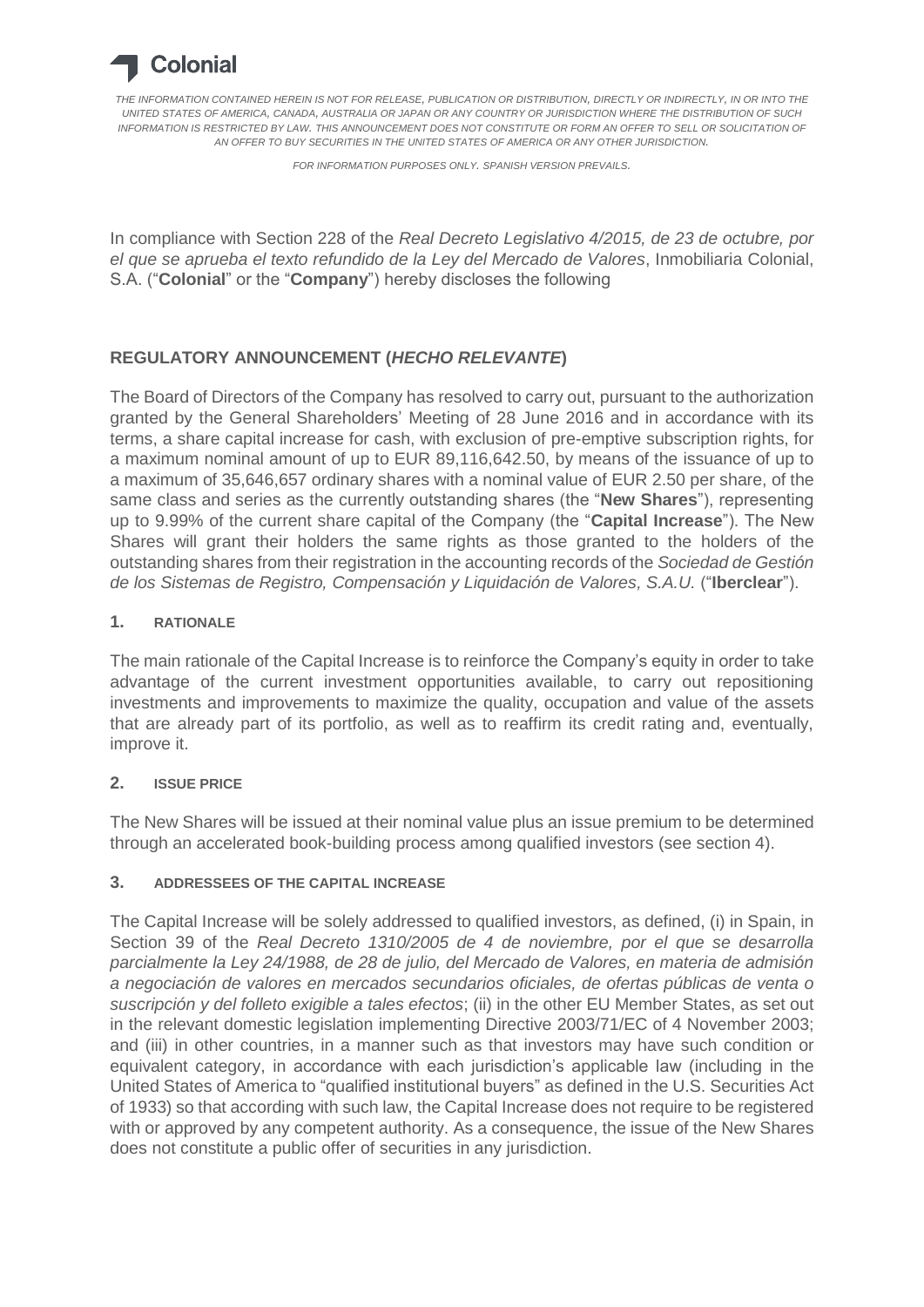# Colonial

*THE INFORMATION CONTAINED HEREIN IS NOT FOR RELEASE, PUBLICATION OR DISTRIBUTION, DIRECTLY OR INDIRECTLY, IN OR INTO THE UNITED STATES OF AMERICA, CANADA, AUSTRALIA OR JAPAN OR ANY COUNTRY OR JURISDICTION WHERE THE DISTRIBUTION OF SUCH INFORMATION IS RESTRICTED BY LAW. THIS ANNOUNCEMENT DOES NOT CONSTITUTE OR FORM AN OFFER TO SELL OR SOLICITATION OF AN OFFER TO BUY SECURITIES IN THE UNITED STATES OF AMERICA OR ANY OTHER JURISDICTION.*

### **4. DESCRIPTION OF THE PLACEMENT**

The Capital Increase will be carried out through a private placement by means of an accelerated bookbuild offering process exclusively directed to qualified domestic and foreign investors and, therefore, the pre-emptive subscription rights of the Company's current shareholders will be excluded. For these purposes, the Company has entered into a placement agreement with J.P. Morgan Securities plc and Merrill Lynch International (the "**Joint Global Coordinators and Joint Bookrunners**") containing customary terms and conditions for this type of transaction. Furthermore, the Company has agreed to a lock-up commitment on customary terms and subject to customary exceptions for this type of transaction during a period of 90 days from the date of admission to trading of the New Shares on the Stock Exchanges of Madrid and Barcelona.

Following the publication of this regulatory announcement, the Joint Global Coordinators and Joint Bookrunners shall explore, during a period that is expected to finalize on May 5, 2017 no later than 8:00 a.m., the existing demand of New Shares among qualified investors, using reasonable efforts to procure subscribers for the New Shares.

### **5. RESULT OF THE PLACEMENT**

Once the private placement process is finalized, the Company will publish the results by means of a relevant regulatory announcement, including the final number of New Shares to be issued and the issue price.

#### **6. APPLICATION FOR ADMISSION TO TRADING**

The Company will apply for admission of the New Shares to listing on the Stock Exchanges of Madrid and Barcelona, and to trading on the Automated Quotation System (*Sistema de Interconexión Bursátil*), with no need for registration and approval by the Spanish Stock Market Regulator (*Comisión Nacional del Mercado de Valores*) of a prospectus, given that the number of New Shares to be issued represent less than 10% of the number of shares of the Company already admitted to trading.

### **7. REPORTS**

In compliance with the provisions of the *Real Decreto Legislativo 1/2010, de 2 de julio, por el que se aprueba el texto refundido de la Ley de Sociedades de Capital*, in the context of the Board of Director's resolution to increase the share capital with exclusion of pre-emptive subscription rights, the corresponding director's report has been issued and the mandatory report issued by KPMG Auditores, S.L., acting as independent expert, has been obtained. Such reports will be made available to the shareholders in the manner and time prescribed by applicable law.

In Barcelona, May 4, 2017.